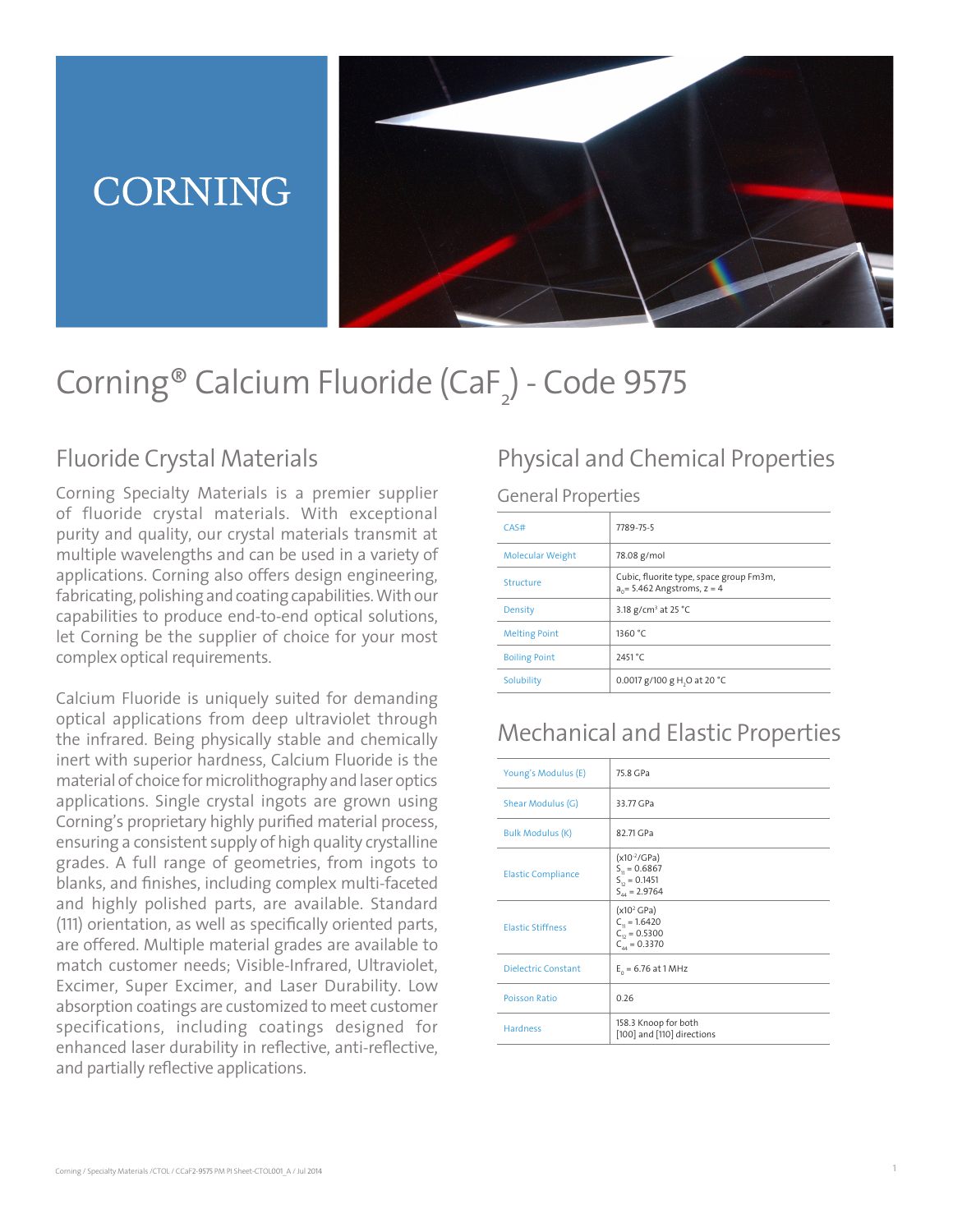### Thermal Properties

| Absorption Coefficient (H+0):                    | Φ≤2x10 <sup>-3</sup> /cm <sup>-1</sup> @193 nm [ε <sup>-øx</sup> ] |
|--------------------------------------------------|--------------------------------------------------------------------|
| Non-linear (2-photon) absorption<br>coefficient. | ≤ 2x10 <sup>-9</sup> cm <sup>-1</sup> /W @193 nm                   |
| <b>Debye Temperature</b>                         | $513 + 2K$                                                         |
| <b>Thermal Conductivity</b>                      | $9.71$ [W/(m K)]                                                   |

#### Linear Thermal Expansion Coefficient

| $T[^{\circ}C]$      | T[K] | Coefficient [x10-6 K-1] |
|---------------------|------|-------------------------|
| $-180$              | 93   | 6.7                     |
| $-160$              | 113  | 9.1                     |
| $-140$              | 133  | 11.1                    |
| $-120$              | 153  | 12.8                    |
| $-100$              | 173  | 14.1                    |
| $-80$               | 193  | 15.2                    |
| $-60$               | 213  | 16.2                    |
| $-40$               | 233  | 17.0                    |
| $-20$               | 253  | 17.7                    |
| $\mathsf{O}\xspace$ | 273  | 18.3                    |
| 20                  | 293  | 18.7                    |
| 40                  | 313  | 19.1                    |
| 60                  | 333  | 19.4                    |
| 80                  | 353  | 19.7                    |
| 100                 | 373  | 20.0                    |
| 120                 | 393  | 20.4                    |
| 140                 | 413  | 20.8                    |
| 160                 | 433  | 21.3                    |
| 180                 | 453  | 21.7                    |
| 200                 | 473  | 22.2                    |

### Optical Properties

| <b>Transmission Range</b>                          | 0.12 um to beyond 7.5 um, depending on thickness                                                                                                                                                                             |  |
|----------------------------------------------------|------------------------------------------------------------------------------------------------------------------------------------------------------------------------------------------------------------------------------|--|
| <b>Energy Gap</b>                                  | 10eV                                                                                                                                                                                                                         |  |
| <b>Restrahl Frequency</b>                          | 35 µm and 25 µm maxima                                                                                                                                                                                                       |  |
| <b>Reciprocal Dispersive Power</b>                 | 94                                                                                                                                                                                                                           |  |
| Photoelasticity                                    | In the visible region the piezo coefficients are: 10 <sup>-12</sup> Pa<br>$q_{11} = -0.038$<br>$(q_{11}-q_{12}) = -1.46$<br>$q_{12} = 1.08$<br>$q_{44} = 0.71$<br>At 10.6 $\mu$ M (q <sub>n</sub> -q <sub>n</sub> ) = -0.513 |  |
| <b>Optic Modes</b><br>Transverse:<br>Longitudinal: | 257 cm <sup>-1</sup> at 300 K and 267 cm <sup>-1</sup> at 80 K<br>463 cm <sup>-1</sup> at 300 K and 472 cm <sup>-1</sup> at 80 K                                                                                             |  |



*Sample transmission and index of refraction (7 mm thickness, uncorrected for surface effects)*

## CaF 2 Refractive Index

Refractive Index of CaF $_{\textrm{\tiny{2}}}$  in Nitrogen Gas (1013.25 hPa)

| Symbol<br>$\sigma$ f<br>Spectral<br>line | Wavelength<br>in Vacuum<br>(nm) | Wavelength<br>in Vacuum<br>$(\mu m)$ | Refractive<br>Index<br>(measured <sup>t</sup> ,<br>20 °C) | Refractive<br>Index<br>(Sellmeier,<br>20 °C | Refractive<br>Index<br>(measured <sup>1</sup> ,<br>25 °C | Refractive<br>Index<br>(Sellmeier,<br>25 °C |
|------------------------------------------|---------------------------------|--------------------------------------|-----------------------------------------------------------|---------------------------------------------|----------------------------------------------------------|---------------------------------------------|
|                                          | 2326.05                         | 2.326                                | 1.422132                                                  | 1.422133                                    | 1.422084                                                 | 1.422085                                    |
|                                          | 1530.00                         | 1.530                                | 1.426143                                                  | 1.426141                                    | 1.426091                                                 | 1.426090                                    |
| $[n_{\iota}]$                            | 852.344                         | 0.852                                | 1.430042                                                  | 1.430042                                    | 1.429990                                                 | 1.429991                                    |
| $[n_c]$                                  | 656.454                         | 0.656                                | 1.432471                                                  | 1.432472                                    | 1.432420                                                 | 1.432421                                    |
| $[n_{\scriptscriptstyle \rm s}]$         | 546.227                         | 0.546                                | 1.434945                                                  | 1.434947                                    | 1.434897                                                 | 1.434897                                    |
| $[n_{\rm g}]$                            | 435.957                         | 0.436                                | 1.439480                                                  | 1.439480                                    | 1.439433                                                 | 1.439432                                    |
| $[n_i]$                                  | 365.119                         | 0.365                                | 1.444900                                                  | 1.444898                                    | 1.444852                                                 | 1.444852                                    |
|                                          | 334.244                         | 0.334                                | 1.448498                                                  | 1.448498                                    | 1.448454                                                 | 1.448453                                    |
|                                          | 289.444                         | 0.289                                | 1.456183                                                  | 1.456184                                    | 1.456141                                                 | 1.456142                                    |
|                                          | 253.728                         | 0.254                                | 1.465997                                                  | 1.465996                                    | 1.465959                                                 | 1.465958                                    |
|                                          | 228.872                         | 0.229                                | 1.476372                                                  | 1.476373                                    | 1.476339                                                 | 1.476340                                    |
|                                          | 214.506                         | 0.215                                | 1.484572                                                  | 1.484573                                    | 1.484544                                                 | 1.484544                                    |
|                                          | 206.266                         | 0.206                                | 1.490325                                                  | 1.490326                                    | 1.490300                                                 | 1.490300                                    |
|                                          | 194.227                         | 0.194                                | 1.500606                                                  | 1.500605                                    | 1.500587                                                 | 1.500585                                    |
|                                          | 184.950                         | 0.185                                | 1.510562                                                  | 1.510562                                    | 1.510546                                                 | 1.510547                                    |

\*Measurement accuracy:

<±-0.000005 estimated. (2326.05 nm~1530.00 nm) <±-0.000001 estimated. (852.344 nm~365.119 nm) <±-0.000003 estimated. (334.244 nm~206.266 nm)

<±-0.000005 estimated. (194.227 nm~184.950 nm)



*CaF2 Refractive index (20 ºC in Nitrogen, 1013.25 hPa, 36% RH)*



*CaF2 Refractive index (25 ºC in Nitrogen, 1013.25 hPa, 36% RH)*